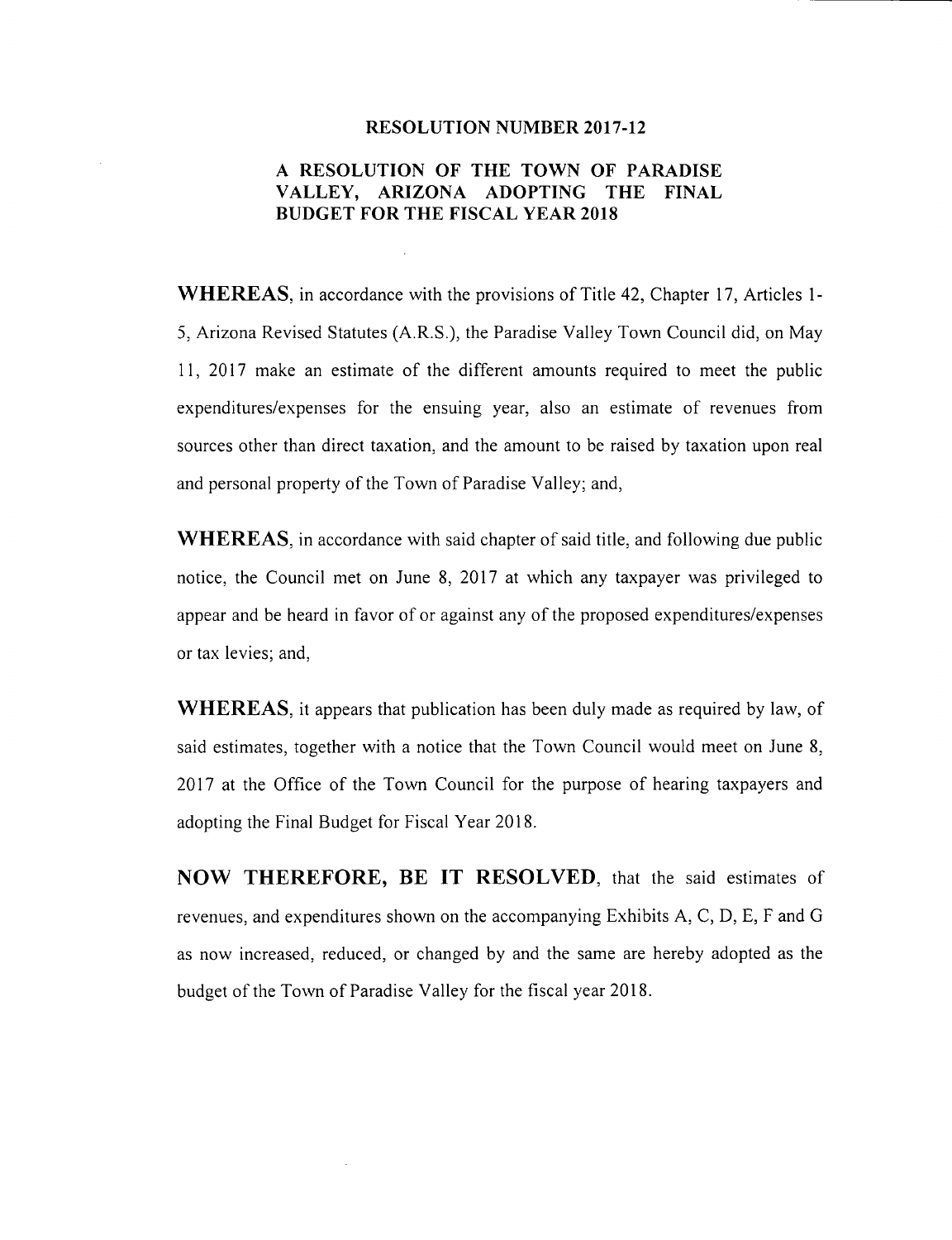**PASSED AND ADOPTED** by the affirmative vote of the Paradise Valley Town

 $\sim$ 

Council this  $8<sup>th</sup>$  day of June, 2017.

Wichael Collins, Mayor

ATTEST:

 $\bar{z}$ 

 $\hat{\mathcal{A}}$ 

Duncan Miller, Town Clerk

APPROVED AS TO FORM

PROVED AS TO FORE

Andrew M. Miller, Town Attorney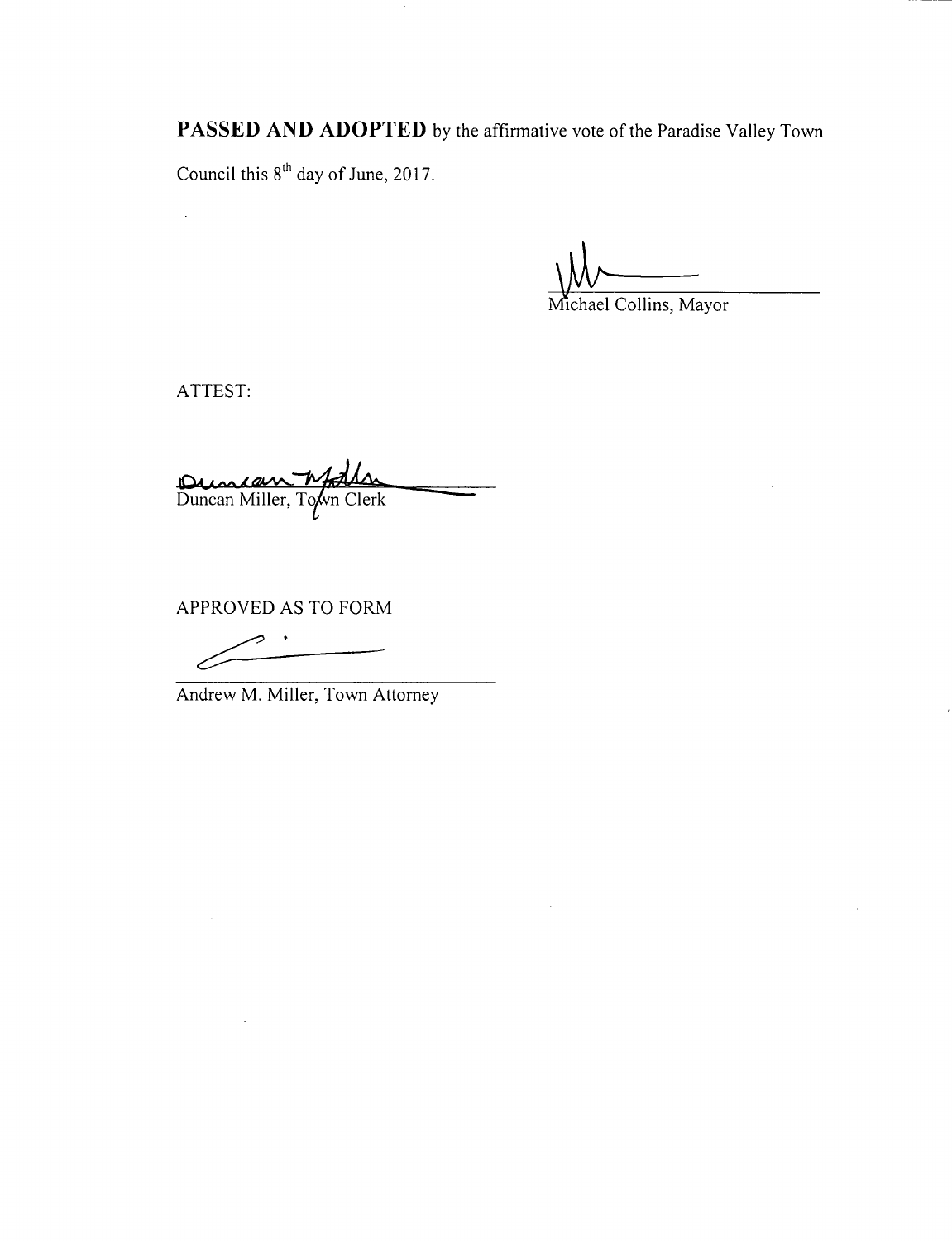#### **TOWN OF PARADISE VALLEY Summary Schedule of Estimated Revenues and Expenditures/Expenses Fiscal Year 2018**

|                |                                                     |        | <b>FUNDS</b><br>s   |                                |                          |                                 |                                |            |                                         |                        |  |  |  |  |
|----------------|-----------------------------------------------------|--------|---------------------|--------------------------------|--------------------------|---------------------------------|--------------------------------|------------|-----------------------------------------|------------------------|--|--|--|--|
| Fiscal<br>Year |                                                     | c<br>h | <b>General Fund</b> | <b>Special Revenue</b><br>Fund | <b>Debt Service Fund</b> | <b>Capital Projects</b><br>Fund | Permanent Fund Funds Available | Enterprise | <b>Internal Service</b><br><b>Funds</b> | <b>Total All Funds</b> |  |  |  |  |
| 2017           | Adopted/Adjusted Budgeted Expenditures/Expenses*    | Е      | 19,019,825          | 3,432,464                      | 1,115,997                | 8,862,069                       | $\mathbf 0$                    | 5,780,363  | $\mathbf 0$                             | 38,210,718             |  |  |  |  |
| 2017           | Actual Expenditures/Expenses**                      | Е      | 17,282,000          | 3,063,438                      | 1,115,997                | 6,000,000                       | 0                              | 5,399,102  | $\mathbf 0$                             | 32,860,537             |  |  |  |  |
| 2018           | Fund Balance/Net Position at July 1***              |        | 35,405,678          | 342,000                        | 1,285,897                | 5,600,000                       | $\mathbf 0$                    | 941,958    | $\mathbf 0$                             | 43,575,533             |  |  |  |  |
| 2018           | <b>Estimated Revenues Other than Property Taxes</b> | C      | 28,516,000          | 1,545,000                      | 0                        | 5,947,200                       | 0                              | 6,679,295  | $\mathbf 0$                             | 42,687,495             |  |  |  |  |
|                | 2018 Other Financing Sources                        | D      | 0                   | 0                              | 0                        | 0                               | 0                              | 0          | $\mathbf 0$                             | 0                      |  |  |  |  |
| 2018           | <b>Other Financing (Uses)</b>                       | D      | $\Omega$            | 0                              | $\Omega$                 | 0                               | $\Omega$                       | $\Omega$   | $\mathbf 0$                             | 0                      |  |  |  |  |
| 2018           | Interfund Transfers In                              | D      | $\mathbf 0$         | 3,926,465                      | 288,172                  | 8,872,493                       | 0                              | 420,910    | $\mathbf 0$                             | 13,508,040             |  |  |  |  |
| 2018           | <b>Interfund Transfers (Out)</b>                    | D      | 12,614,758          | 0                              | $\Omega$                 | 288,172                         | 0                              | 605,110    | $\mathbf 0$                             | 13,508,040             |  |  |  |  |
| 2018           | <b>Reduction for Amounts Not Available:</b>         |        |                     |                                |                          |                                 |                                |            |                                         |                        |  |  |  |  |
| LESS:          | <b>Amounts for Future Debt Retirement:</b>          |        |                     |                                |                          |                                 |                                |            |                                         | 0                      |  |  |  |  |
|                |                                                     |        |                     |                                |                          |                                 |                                |            |                                         | 0                      |  |  |  |  |
|                |                                                     |        |                     |                                |                          |                                 |                                |            |                                         | 0                      |  |  |  |  |
|                |                                                     |        |                     |                                |                          |                                 |                                |            |                                         | 0                      |  |  |  |  |
| 2018           | <b>Total Financial Resources Available</b>          |        | 51,306,920          | 5,813,465                      | 1,574,069                | 20,131,521                      | $\mathbf 0$                    | 7,437,053  | $\mathbf 0$                             | 86,263,028             |  |  |  |  |
| 2018           | <b>Budgeted Expenditures/Expenses</b>               | Е      | 24.151.100          | 4,982,000                      | 1,101,400                | 15,946,400                      | $\mathbf 0$                    | 6,219,400  | 0                                       | 52,400,300             |  |  |  |  |

| <b>EXPENDITURE LIMITATION COMPARISON</b>                         | 2017       | 2018       |
|------------------------------------------------------------------|------------|------------|
| 1. Budgeted expenditures/expenses                                | 32,860,537 | 52,400,300 |
| 2. Add/subtract: estimated net reconciling items                 | 422.010    | 354.801    |
| 3. Budgeted expenditures/expenses adjusted for reconciling items | 33.282.547 | 52,755,101 |
| 4. Less: estimated exclusions                                    | 7.879.226  | 12,500,119 |
| 5. Amount subject to the expenditure limitation                  | 25.403.321 | 40.254.982 |
| 6. EEC expenditure limitation                                    | 25.403.321 | 40.254.982 |

**x The city/town does not levy property taxes and does not have special assessment districts for which property taxes are levied. Therefore, Schedule B has been omitted.**

**\* Includes Expenditure/Expense Adjustments Approved in the current year from Schedule E.** 

**\*\* Includes actual amounts as of the date the proposed budget was prepared, adjusted for estimated activity for the remainder of the fiscal year.**

Amounts on this line represent Fund Balance/Net Position amounts except for amounts not in spendable form (e.g., prepaids and inventories) or legally or contractually required to be maintained intact (e.g., principal **of a permanent fund).**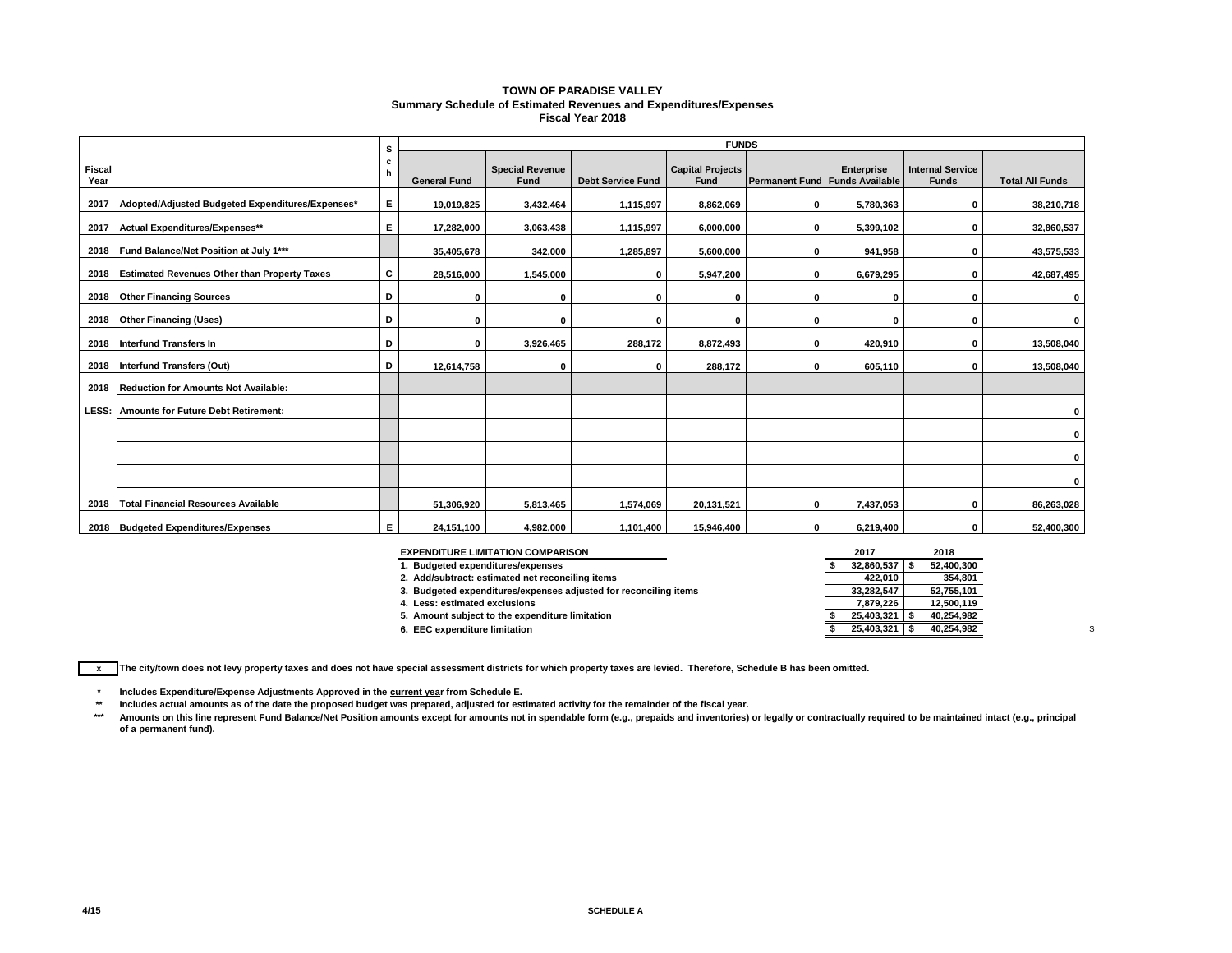| <b>SOURCE OF REVENUES</b>                       |      | <b>ESTIMATED</b><br><b>REVENUES</b><br>2017 | <b>ACTUAL</b><br><b>REVENUES*</b><br>2017 | <b>ESTIMATED</b><br><b>REVENUES</b><br>2018 |
|-------------------------------------------------|------|---------------------------------------------|-------------------------------------------|---------------------------------------------|
| <b>GENERAL FUND</b>                             |      |                                             |                                           |                                             |
| <b>Local taxes</b>                              |      |                                             |                                           |                                             |
| Sales Tax and Audit                             | $$_$ | 10,850,000                                  | $\sim$<br>13,084,720 \$                   | 14,295,000                                  |
| Bed Tax                                         |      | 3,200,000                                   | 3,195,615                                 | 3,984,000                                   |
| <b>Licenses and permits</b>                     |      |                                             |                                           |                                             |
| <b>Building Permits</b>                         |      | 1,454,000                                   | 1,739,448                                 | 1,791,000                                   |
| Intergovernmental                               |      |                                             |                                           |                                             |
| State Urban Revenue Sharing                     |      | 1,543,500                                   | 1,543,526                                 | 1,758,000                                   |
| <b>State Sales Tax</b>                          |      | 1,225,000                                   | 1,228,161                                 | 1,071,000                                   |
| County Auto Lieu Tax                            |      | 506,700                                     | 527,697                                   | 552,000                                     |
| <b>Charges for services</b>                     |      |                                             |                                           |                                             |
| Franchises                                      |      | 1,145,000                                   | 1,126,174                                 | 1,194,000                                   |
| <b>Fines and forfeits</b>                       |      |                                             |                                           |                                             |
| <b>Court Fines</b>                              |      | 2,523,800                                   | 3,385,985                                 | 2,603,000                                   |
| <b>Interest on investments</b>                  |      |                                             |                                           |                                             |
| Interest Income                                 |      | 75,000                                      | 75,000                                    | 20,000                                      |
| In-lieu property taxes                          |      |                                             |                                           |                                             |
| <b>Contributions</b><br>Voluntary contributions |      |                                             |                                           |                                             |
|                                                 |      |                                             |                                           |                                             |
| <b>Miscellaneous</b><br>Miscellaneous Revenue   |      | 325,200                                     | 904,700                                   | 1,248,000                                   |
| <b>Total General Fund</b>                       | \$   | 22,848,200                                  | \$<br>26,811,026                          | \$<br>28,516,000                            |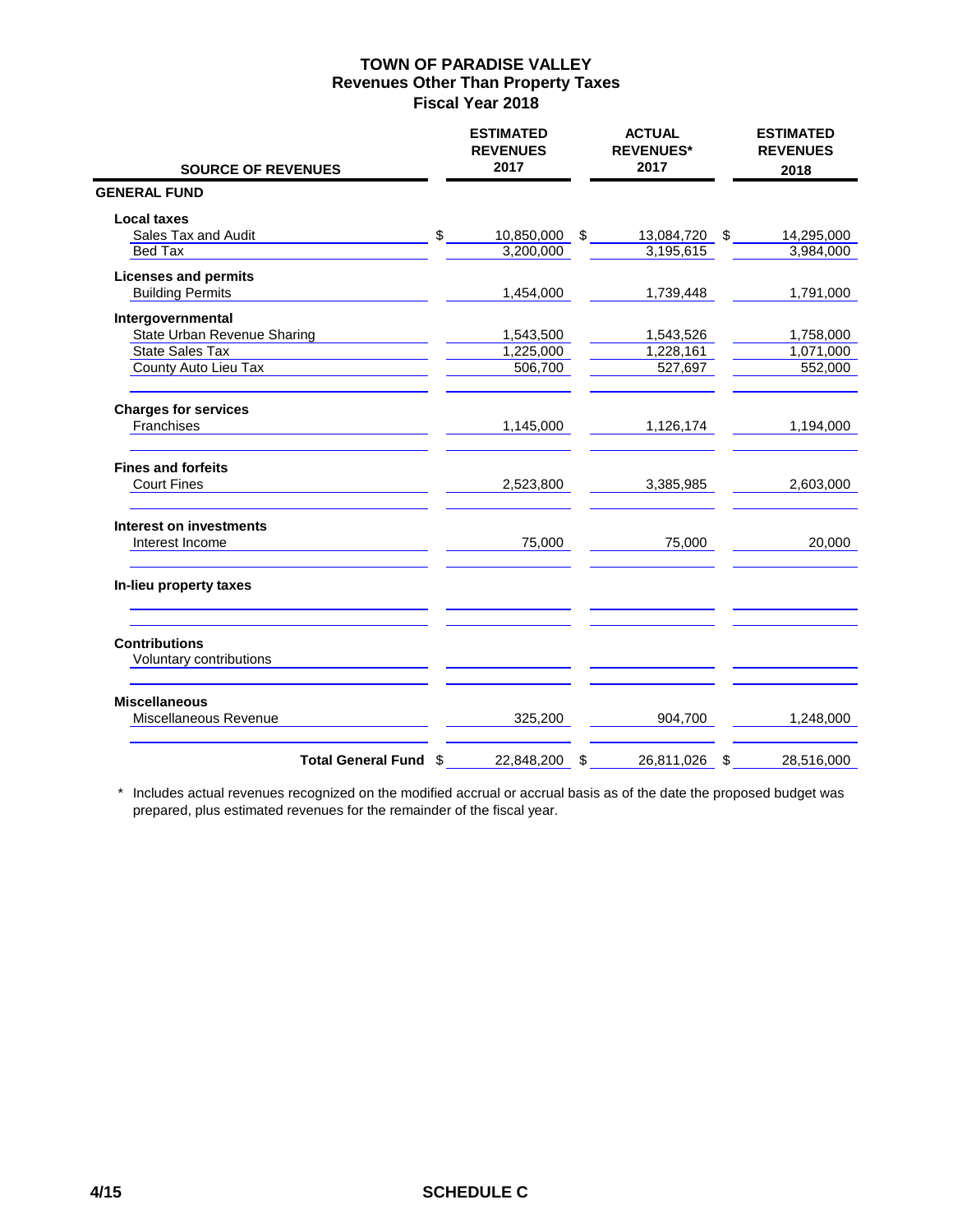| <b>SOURCE OF REVENUES</b>       | <b>ESTIMATED</b><br><b>REVENUES</b><br>2017 |     | <b>ACTUAL</b><br><b>REVENUES*</b><br>2017 |      | <b>ESTIMATED</b><br><b>REVENUES</b><br>2018 |
|---------------------------------|---------------------------------------------|-----|-------------------------------------------|------|---------------------------------------------|
| <b>SPECIAL REVENUE FUNDS</b>    |                                             |     |                                           |      |                                             |
| Highway User Fund               | \$<br>800,000                               | \$  | 831,516 \$                                |      | 811,000                                     |
|                                 | \$<br>800,000                               | \$  | 831,516                                   | - \$ | 811,000                                     |
| Donation Fund                   | \$<br>15,000                                | \$  | 19,000                                    | \$   | 15,000                                      |
| <b>Grant Fund</b>               | \$<br>237,000<br>252,000                    | \$. | 40,000<br>59,000                          | \$   | 141,000<br>156,000                          |
| <b>Court Enhancement Fund</b>   | \$<br>380,000                               |     | 775,000                                   |      | 563,000                                     |
| Court JCEF<br><b>Court MFTG</b> | 7,000<br>4,500                              |     | 7,000<br>4,500                            |      | 8,000<br>7,000                              |
|                                 | \$<br>391,500                               | \$  | 786,500                                   | \$   | 578,000                                     |
| Total Special Revenue Funds \$  | 1,443,500                                   | \$  | 1,677,016                                 | \$   | 1,545,000                                   |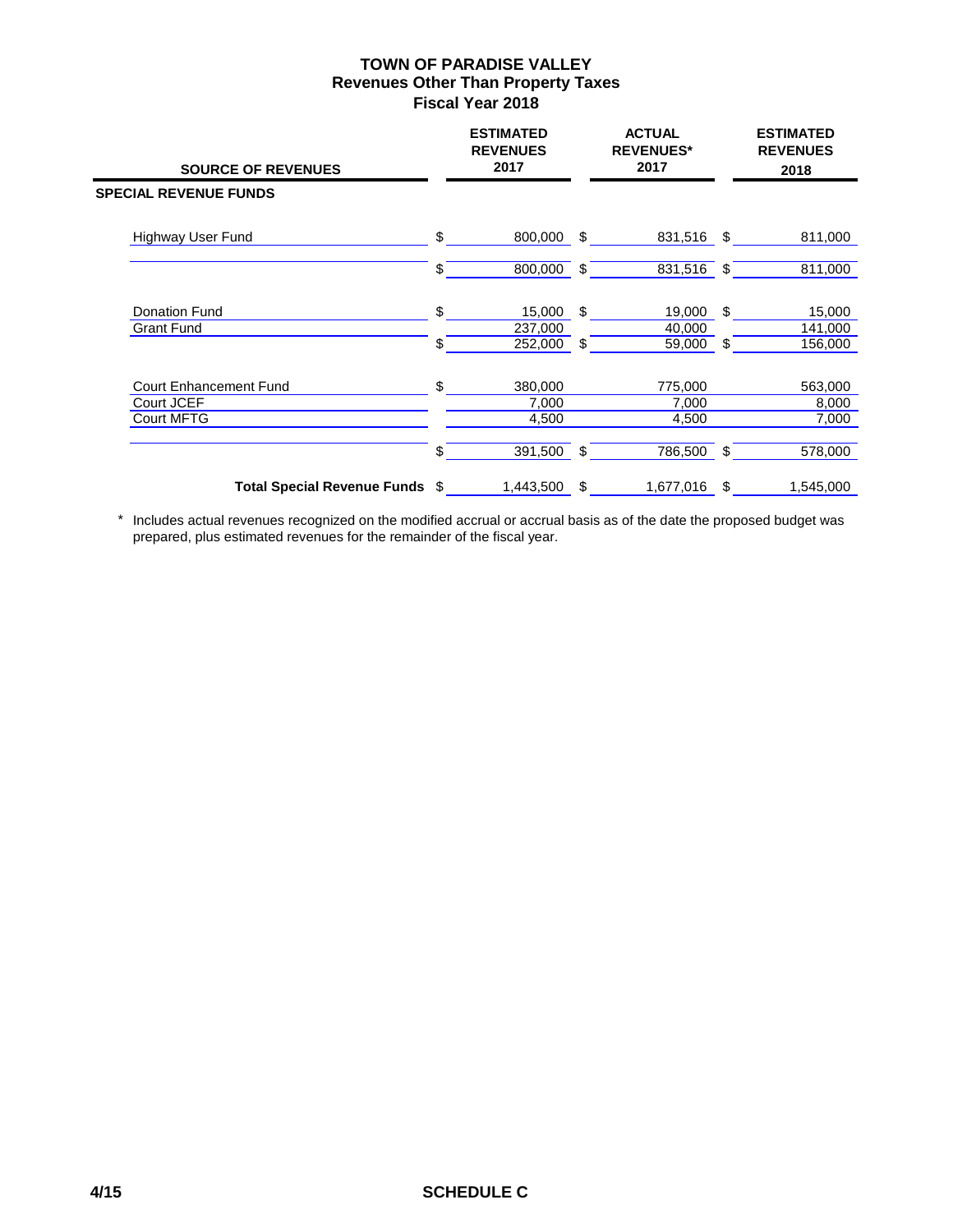| <b>SOURCE OF REVENUES</b>                                                                                          |               | <b>ESTIMATED</b><br><b>REVENUES</b><br>2017 | <b>ACTUAL</b><br><b>REVENUES*</b><br>2017 |              | <b>ESTIMATED</b><br><b>REVENUES</b><br>2018 |
|--------------------------------------------------------------------------------------------------------------------|---------------|---------------------------------------------|-------------------------------------------|--------------|---------------------------------------------|
| <b>DEBT SERVICE FUNDS</b>                                                                                          |               |                                             |                                           |              |                                             |
|                                                                                                                    | $\mathsf{\$}$ |                                             | $\mathsf{S}$                              | $\mathbb{S}$ |                                             |
| Total Debt Service Funds \$                                                                                        | \$.           | \$                                          |                                           | \$           |                                             |
| <b>CAPITAL PROJECTS FUNDS</b><br><b>Ritz Project</b><br><b>SRP</b> Aesthics<br><b>Residents of Paradise Valley</b> | \$            | \$                                          |                                           | \$.          | 5,335,000<br>352,400<br>259,800             |
|                                                                                                                    | \$            | \$                                          |                                           | \$.          | 5,947,200                                   |
| Total Capital Projects Funds \$                                                                                    |               | \$                                          |                                           | \$.          | 5,947,200                                   |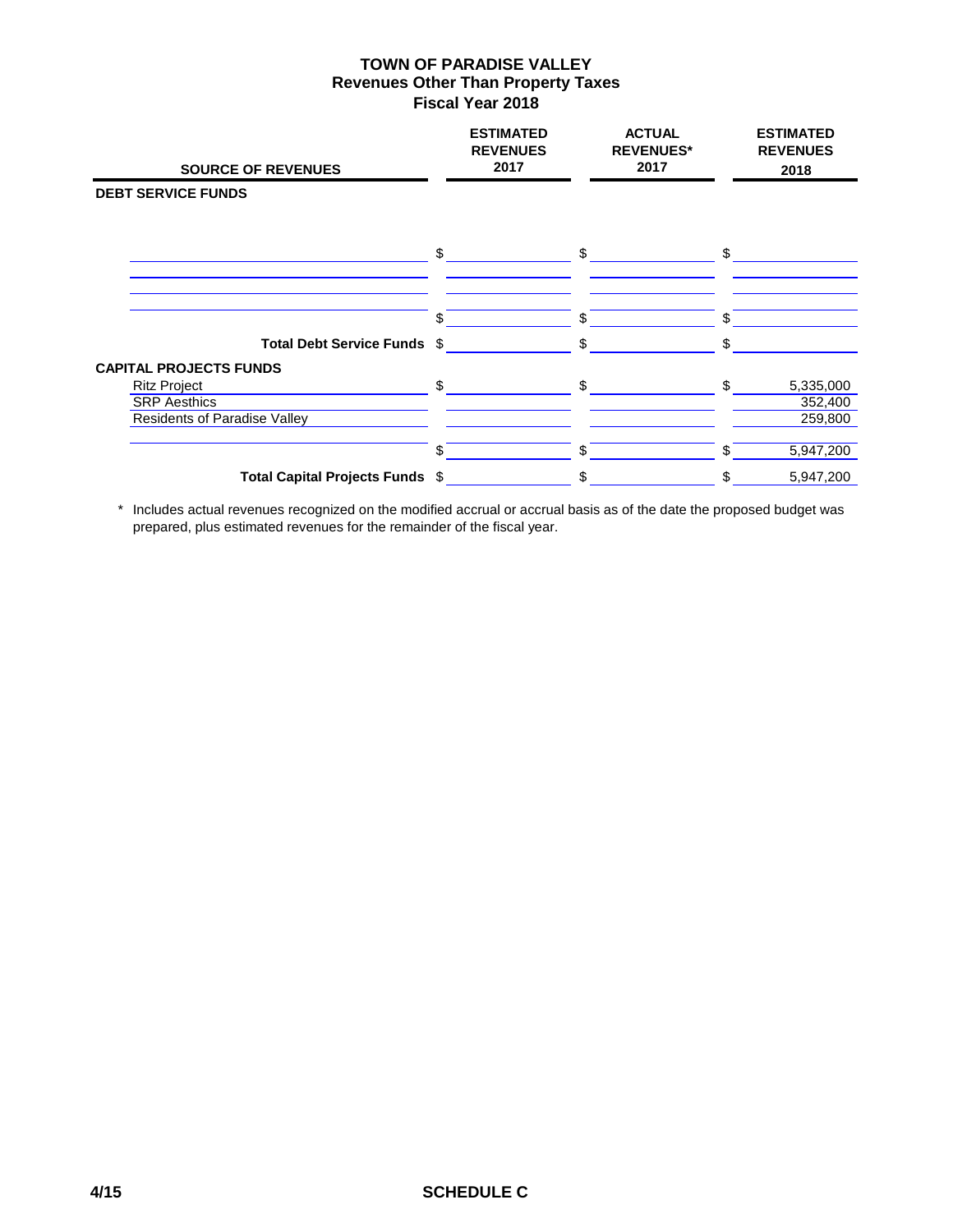| <b>SOURCE OF REVENUES</b>      |     | <b>ESTIMATED</b><br><b>REVENUES</b><br>2017 |      | <b>ACTUAL</b><br><b>REVENUES*</b><br>2017 |     | <b>ESTIMATED</b><br><b>REVENUES</b><br>2018 |
|--------------------------------|-----|---------------------------------------------|------|-------------------------------------------|-----|---------------------------------------------|
| <b>PERMANENT FUNDS</b>         |     |                                             |      |                                           |     |                                             |
|                                | \$  |                                             | \$   |                                           | \$  |                                             |
|                                | S   |                                             | \$.  |                                           | S.  |                                             |
| <b>Total Permanent Funds</b>   | \$  |                                             |      |                                           | \$  |                                             |
| <b>ENTERPRISE FUNDS</b>        |     |                                             |      |                                           |     |                                             |
| Alarm Fund                     | \$. | 235,000                                     | \$   | 200,000                                   | -\$ | 190,000                                     |
| <b>Wastewater Utility Fund</b> |     | 2,083,400                                   |      | 3,129,261                                 |     | 2,708,359                                   |
| Wastewater Impact Fund         |     | 230,000                                     |      | 100,000                                   |     | 608,936                                     |
| Fire Service Fund              |     | 3,091,800                                   |      | 3,141,800                                 |     | 3,172,000                                   |
|                                | \$  | 5,640,200                                   | - \$ | 6,571,061                                 | \$  | 6,679,295                                   |
| Total Enterprise Funds \$      |     | 5,640,200                                   | \$   | 6,571,061                                 | \$  | 6,679,295                                   |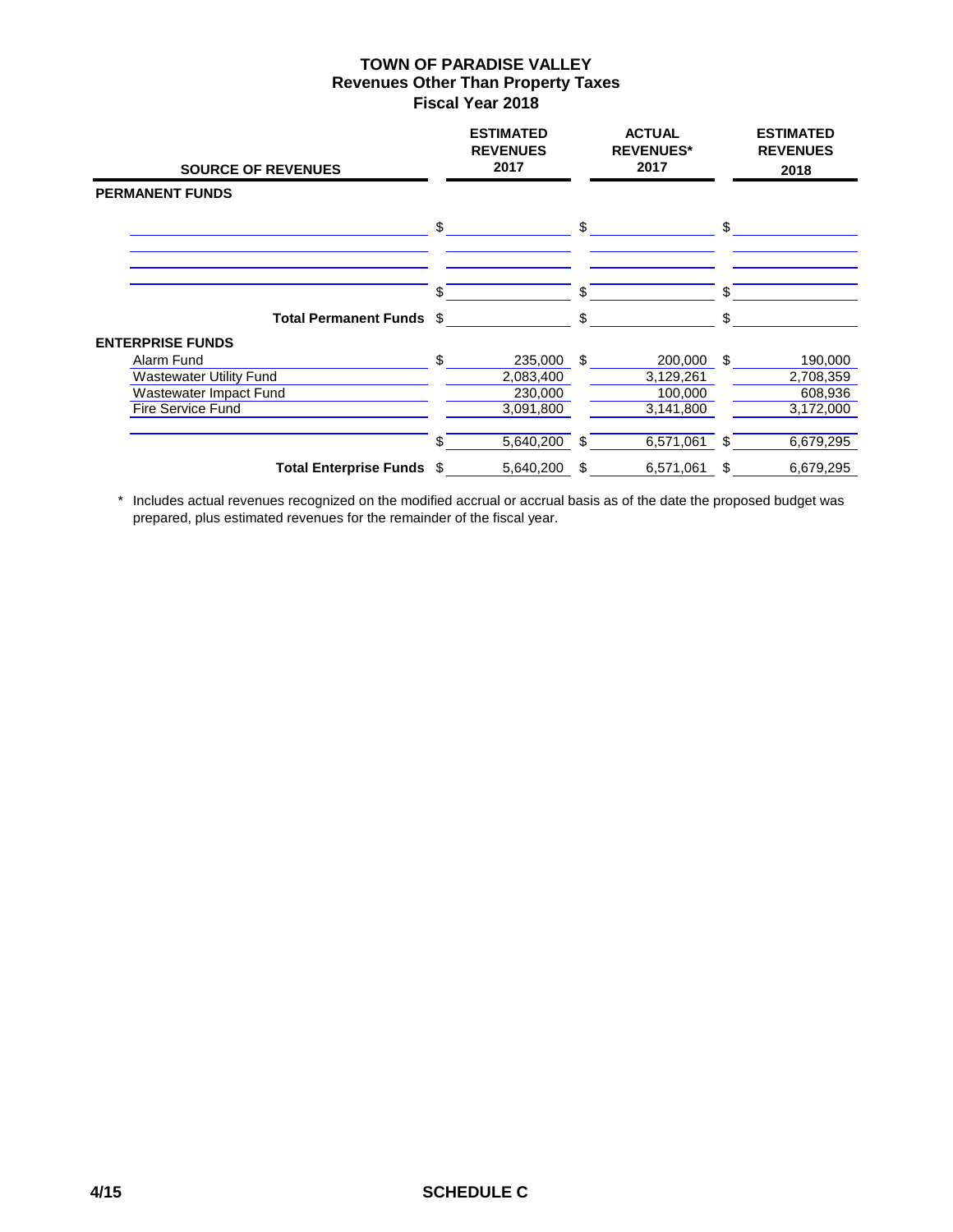| <b>SOURCE OF REVENUES</b>       |              | <b>ESTIMATED</b><br><b>REVENUES</b><br>2017 |     | <b>ACTUAL</b><br><b>REVENUES*</b><br>2017 |     | <b>ESTIMATED</b><br><b>REVENUES</b><br>2018 |
|---------------------------------|--------------|---------------------------------------------|-----|-------------------------------------------|-----|---------------------------------------------|
| <b>INTERNAL SERVICE FUNDS</b>   |              |                                             |     |                                           |     |                                             |
|                                 | $\mathbb{S}$ |                                             | \$  |                                           | \$. |                                             |
|                                 |              |                                             |     |                                           |     |                                             |
|                                 | S            |                                             | \$. |                                           |     |                                             |
| Total Internal Service Funds \$ |              |                                             | \$. |                                           |     |                                             |
| <b>TOTAL ALL FUNDS</b>          | \$           | 29,931,900                                  | \$. | 35,059,103                                | £.  | 42,687,495                                  |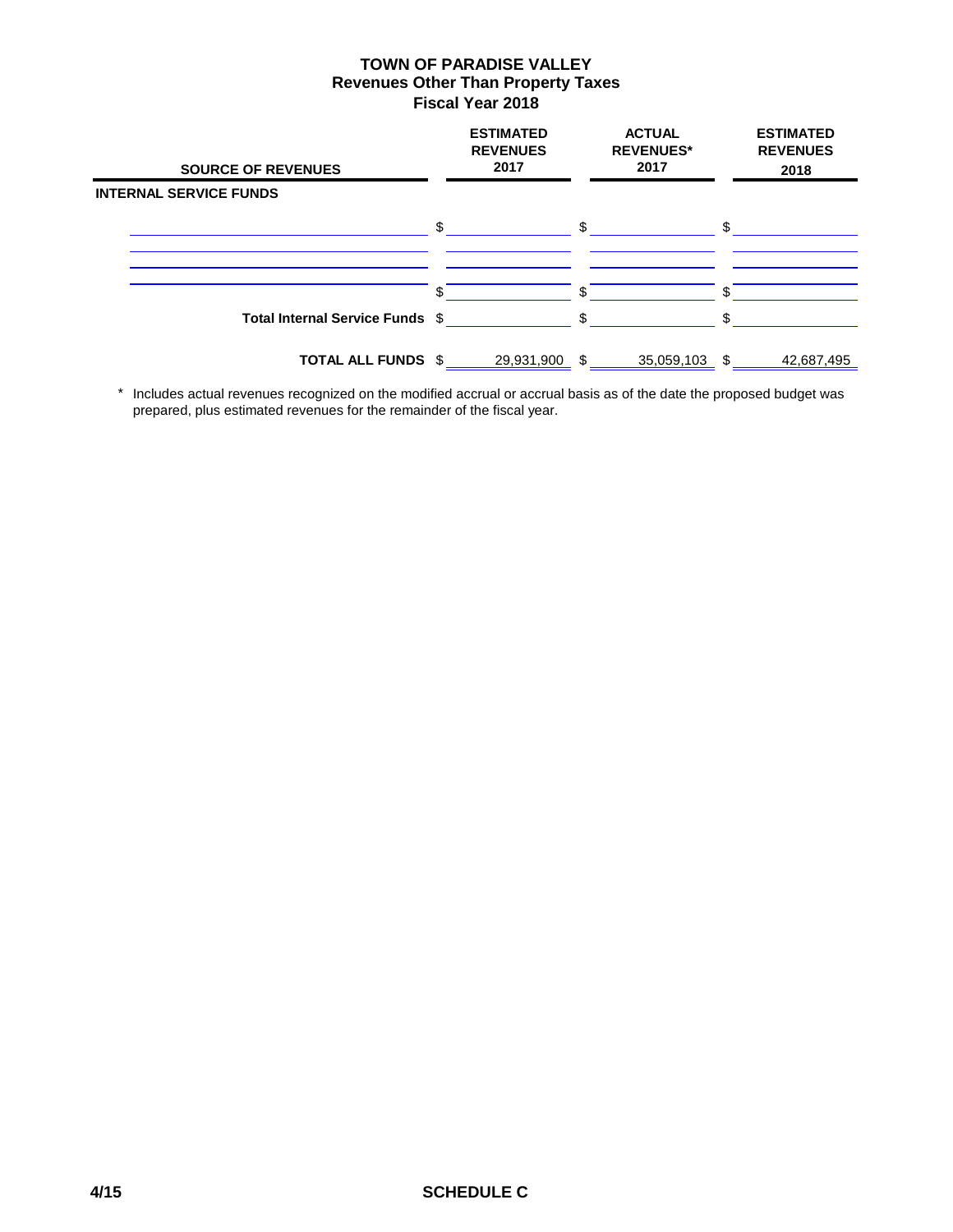# **TOWN OF PARADISE VALLEY Other Financing Sources/<Uses> and Interfund Transfers Fiscal Year 2018**

|                                      | <b>OTHER FINANCING</b>                                                                                                                                                                                                                                                                                              | 2018            |                                                                                                                                                                                                                                                                                                                     |               |                         | <b>INTERFUND TRANSFERS</b><br>2018 |               |  |  |
|--------------------------------------|---------------------------------------------------------------------------------------------------------------------------------------------------------------------------------------------------------------------------------------------------------------------------------------------------------------------|-----------------|---------------------------------------------------------------------------------------------------------------------------------------------------------------------------------------------------------------------------------------------------------------------------------------------------------------------|---------------|-------------------------|------------------------------------|---------------|--|--|
| <b>FUND</b>                          | <b>SOURCES</b>                                                                                                                                                                                                                                                                                                      |                 | <uses></uses>                                                                                                                                                                                                                                                                                                       |               | $\overline{\mathsf{I}}$ |                                    | <out></out>   |  |  |
| <b>GENERAL FUND</b>                  |                                                                                                                                                                                                                                                                                                                     |                 |                                                                                                                                                                                                                                                                                                                     |               |                         |                                    |               |  |  |
| <b>CIP</b>                           | $\sim$                                                                                                                                                                                                                                                                                                              |                 | $\frac{1}{2}$ $\frac{1}{2}$ $\frac{1}{2}$ $\frac{1}{2}$ $\frac{1}{2}$ $\frac{1}{2}$ $\frac{1}{2}$ $\frac{1}{2}$ $\frac{1}{2}$ $\frac{1}{2}$ $\frac{1}{2}$ $\frac{1}{2}$ $\frac{1}{2}$ $\frac{1}{2}$ $\frac{1}{2}$ $\frac{1}{2}$ $\frac{1}{2}$ $\frac{1}{2}$ $\frac{1}{2}$ $\frac{1}{2}$ $\frac{1}{2}$ $\frac{1}{2}$ |               |                         | $\mathfrak{L}$                     | 8,638,293     |  |  |
| Expense Reimbursement                |                                                                                                                                                                                                                                                                                                                     |                 |                                                                                                                                                                                                                                                                                                                     |               |                         |                                    | 50,000        |  |  |
|                                      |                                                                                                                                                                                                                                                                                                                     |                 |                                                                                                                                                                                                                                                                                                                     |               |                         |                                    |               |  |  |
| <b>Highway User Fund</b>             |                                                                                                                                                                                                                                                                                                                     |                 |                                                                                                                                                                                                                                                                                                                     |               |                         |                                    | 3,926,465     |  |  |
| Total General Fund \$                |                                                                                                                                                                                                                                                                                                                     | $\sqrt{2}$      |                                                                                                                                                                                                                                                                                                                     | $\sqrt{s}$    |                         | $\overline{\mathbb{S}}$            | 12,614,758    |  |  |
| <b>SPECIAL REVENUE FUNDS</b>         |                                                                                                                                                                                                                                                                                                                     |                 |                                                                                                                                                                                                                                                                                                                     |               |                         |                                    |               |  |  |
| Highway User Fund                    | $\frac{1}{2}$                                                                                                                                                                                                                                                                                                       |                 | $\frac{1}{2}$                                                                                                                                                                                                                                                                                                       | $\mathfrak s$ | 3,926,465               | \$                                 |               |  |  |
|                                      |                                                                                                                                                                                                                                                                                                                     |                 |                                                                                                                                                                                                                                                                                                                     |               |                         |                                    |               |  |  |
|                                      |                                                                                                                                                                                                                                                                                                                     |                 |                                                                                                                                                                                                                                                                                                                     |               |                         |                                    |               |  |  |
| Total Special Revenue Funds \$       |                                                                                                                                                                                                                                                                                                                     | $\sqrt{S}$      |                                                                                                                                                                                                                                                                                                                     | $\sqrt{s}$    | $3,926,465$ \$          |                                    |               |  |  |
| <b>DEBT SERVICE FUNDS</b>            |                                                                                                                                                                                                                                                                                                                     |                 |                                                                                                                                                                                                                                                                                                                     |               |                         |                                    |               |  |  |
| Debt Service CIP Newsale Service CIP | $\sim$                                                                                                                                                                                                                                                                                                              |                 | $\sim$                                                                                                                                                                                                                                                                                                              |               | $\frac{1}{2}$           |                                    | 288,172 \$    |  |  |
|                                      |                                                                                                                                                                                                                                                                                                                     |                 |                                                                                                                                                                                                                                                                                                                     |               |                         |                                    |               |  |  |
| Total Debt Service Funds \$          |                                                                                                                                                                                                                                                                                                                     |                 |                                                                                                                                                                                                                                                                                                                     | $\sqrt{s}$    | $288,172$ \$            |                                    |               |  |  |
| <b>CAPITAL PROJECTS FUNDS</b>        |                                                                                                                                                                                                                                                                                                                     |                 |                                                                                                                                                                                                                                                                                                                     |               |                         |                                    |               |  |  |
|                                      | $\frac{1}{2}$                                                                                                                                                                                                                                                                                                       |                 | $\frac{1}{2}$                                                                                                                                                                                                                                                                                                       | \$            |                         | \$                                 |               |  |  |
| <b>General Fund</b>                  |                                                                                                                                                                                                                                                                                                                     |                 |                                                                                                                                                                                                                                                                                                                     |               | 8,638,293               |                                    |               |  |  |
| <b>Debt Service Payment</b>          |                                                                                                                                                                                                                                                                                                                     |                 |                                                                                                                                                                                                                                                                                                                     |               |                         |                                    | 288,172       |  |  |
| Sewer Projects                       |                                                                                                                                                                                                                                                                                                                     |                 |                                                                                                                                                                                                                                                                                                                     |               | 234,200                 |                                    |               |  |  |
| Total Capital Projects Funds \$      |                                                                                                                                                                                                                                                                                                                     |                 | $\frac{1}{2}$                                                                                                                                                                                                                                                                                                       | $\sqrt{S}$    | $8,872,493$ \$          |                                    | 288,172       |  |  |
| <b>PERMANENT FUNDS</b>               |                                                                                                                                                                                                                                                                                                                     |                 |                                                                                                                                                                                                                                                                                                                     |               |                         |                                    |               |  |  |
|                                      |                                                                                                                                                                                                                                                                                                                     |                 |                                                                                                                                                                                                                                                                                                                     |               |                         |                                    |               |  |  |
|                                      |                                                                                                                                                                                                                                                                                                                     |                 |                                                                                                                                                                                                                                                                                                                     |               | $\frac{1}{2}$           |                                    | $\frac{1}{2}$ |  |  |
|                                      |                                                                                                                                                                                                                                                                                                                     |                 |                                                                                                                                                                                                                                                                                                                     |               |                         |                                    |               |  |  |
| Total Permanent Funds \$             |                                                                                                                                                                                                                                                                                                                     |                 |                                                                                                                                                                                                                                                                                                                     | $\mathcal{S}$ |                         | \$.                                |               |  |  |
| <b>ENTERPRISE FUNDS</b>              |                                                                                                                                                                                                                                                                                                                     |                 |                                                                                                                                                                                                                                                                                                                     |               |                         |                                    |               |  |  |
| Alarm Service Fund                   | $\frac{1}{2}$ $\frac{1}{2}$ $\frac{1}{2}$ $\frac{1}{2}$ $\frac{1}{2}$ $\frac{1}{2}$ $\frac{1}{2}$ $\frac{1}{2}$ $\frac{1}{2}$ $\frac{1}{2}$ $\frac{1}{2}$ $\frac{1}{2}$ $\frac{1}{2}$ $\frac{1}{2}$ $\frac{1}{2}$ $\frac{1}{2}$ $\frac{1}{2}$ $\frac{1}{2}$ $\frac{1}{2}$ $\frac{1}{2}$ $\frac{1}{2}$ $\frac{1}{2}$ |                 |                                                                                                                                                                                                                                                                                                                     | \$            |                         | \$                                 |               |  |  |
| Fire Service Fund                    |                                                                                                                                                                                                                                                                                                                     |                 |                                                                                                                                                                                                                                                                                                                     |               | 50,000                  |                                    |               |  |  |
| <b>Wastewater Operating Fund</b>     |                                                                                                                                                                                                                                                                                                                     |                 |                                                                                                                                                                                                                                                                                                                     |               | 370,910                 |                                    | 234,200       |  |  |
| Wastewater Impact Fee Fund           |                                                                                                                                                                                                                                                                                                                     |                 |                                                                                                                                                                                                                                                                                                                     |               |                         |                                    | 370,910       |  |  |
| Total Enterprise Funds \$            |                                                                                                                                                                                                                                                                                                                     | $\mathcal{S}^-$ |                                                                                                                                                                                                                                                                                                                     | $\mathcal{S}$ | 420,910                 | $\mathbb{S}$                       | 605,110       |  |  |
| <b>INTERNAL SERVICE FUNDS</b>        |                                                                                                                                                                                                                                                                                                                     |                 |                                                                                                                                                                                                                                                                                                                     |               |                         |                                    |               |  |  |
|                                      | $\mathbb S$                                                                                                                                                                                                                                                                                                         |                 | $\frac{1}{\sqrt{2}}$                                                                                                                                                                                                                                                                                                |               | $\frac{1}{2}$           |                                    | $\mathbb{S}$  |  |  |
|                                      |                                                                                                                                                                                                                                                                                                                     |                 |                                                                                                                                                                                                                                                                                                                     |               |                         |                                    |               |  |  |
| Total Internal Service Funds \$      |                                                                                                                                                                                                                                                                                                                     | $\sqrt{s}$      |                                                                                                                                                                                                                                                                                                                     | \$            |                         |                                    |               |  |  |
| <b>TOTAL ALL FUNDS</b>               | \$                                                                                                                                                                                                                                                                                                                  | \$              |                                                                                                                                                                                                                                                                                                                     | \$            | 13,508,040              | \$                                 | 13,508,040    |  |  |
| 4/15                                 | <b>SCHEDULE D</b>                                                                                                                                                                                                                                                                                                   |                 |                                                                                                                                                                                                                                                                                                                     |               |                         |                                    |               |  |  |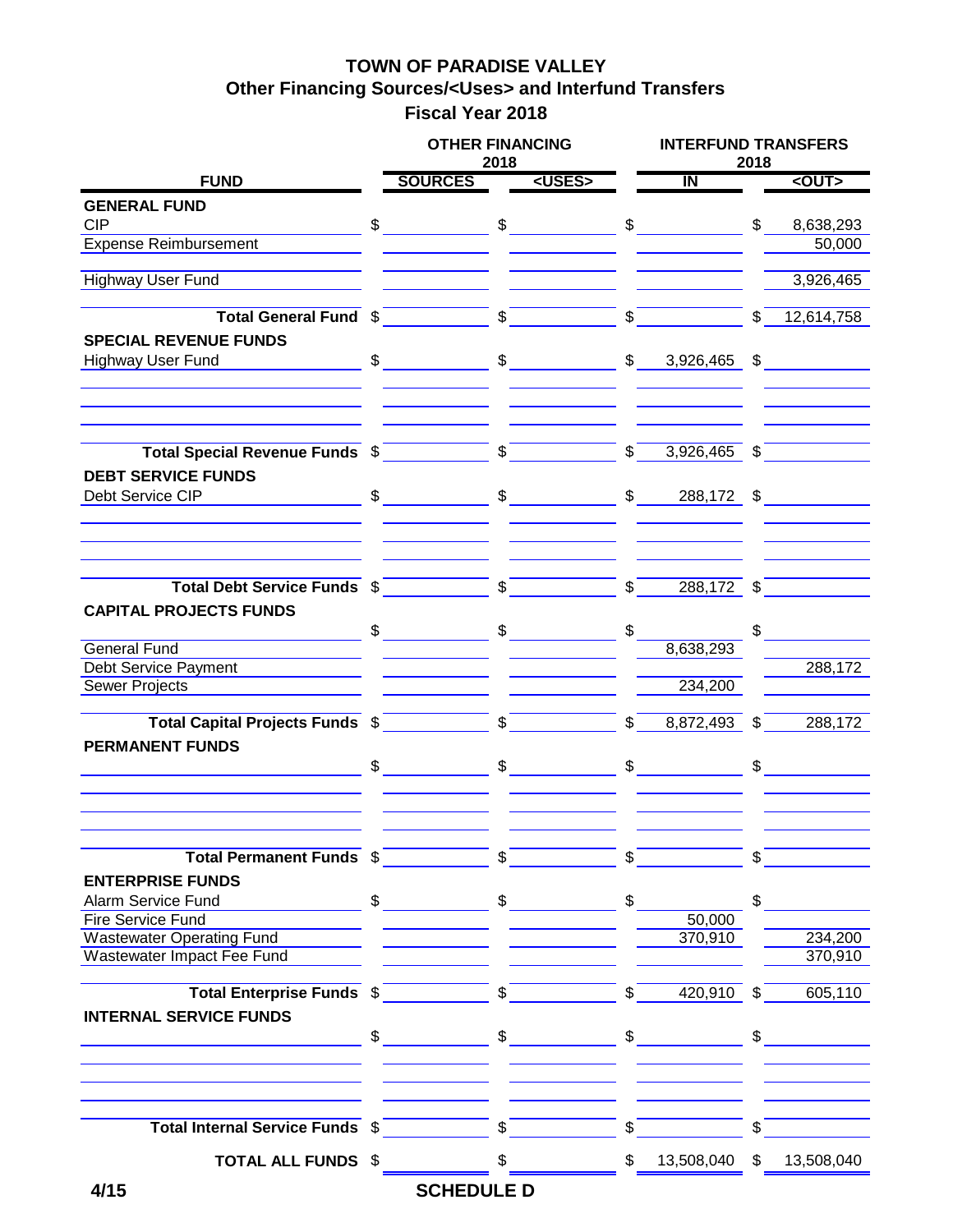## **Expenditures/Expenses by Fund Fiscal Year 2018 TOWN OF PARADISE VALLEY**

| <b>FUND/DEPARTMENT</b>              |     | <b>ADOPTED</b><br><b>BUDGETED</b><br><b>EXPENDITURES/</b><br><b>EXPENSES</b><br>2017 |                          | <b>EXPENDITURE/</b><br><b>EXPENSE</b><br><b>ADJUSTMENTS</b><br><b>APPROVED</b><br>2017 |                           | <b>ACTUAL</b><br><b>EXPENDITURES/</b><br><b>EXPENSES*</b><br>2017 |                 | <b>BUDGETED</b><br><b>EXPENDITURES/</b><br><b>EXPENSES</b><br>2018 |
|-------------------------------------|-----|--------------------------------------------------------------------------------------|--------------------------|----------------------------------------------------------------------------------------|---------------------------|-------------------------------------------------------------------|-----------------|--------------------------------------------------------------------|
| <b>GENERAL FUND</b>                 |     |                                                                                      |                          |                                                                                        |                           |                                                                   |                 |                                                                    |
| Mayor and Council                   | \$  | 157,200                                                                              | \$                       |                                                                                        | \$                        | 153,000                                                           | $\sqrt[6]{2}$   | 139,000                                                            |
| <b>Tourism and Promotion</b>        |     | 1,351,037                                                                            | $\overline{\$}$          |                                                                                        | $\overline{\$}$           | 1,325,000                                                         | $\overline{\$}$ | 1,338,900                                                          |
| Town Manager                        |     | 805,430                                                                              | \$                       | 12,272                                                                                 | \$                        | 771,000                                                           | \$              | 796,700                                                            |
| Town Attorney                       |     | 555,679                                                                              | $\overline{\$}$          | 5,417                                                                                  | \$                        | 560,000                                                           | $\overline{\$}$ | 579,300                                                            |
| Department of Administration        |     | 2,039,381                                                                            | $\overline{\$}$          | 25,757                                                                                 | $\overline{\$}$           | 1,944,000                                                         | $\overline{\$}$ | 2,373,800                                                          |
| <b>Community Development</b>        |     | 1,291,590                                                                            | $\overline{\$}$          | 33,548                                                                                 | \$                        | 1,292,000                                                         | $\overline{\$}$ | 1,826,300                                                          |
| <b>Municipal Court</b>              |     | 705,290                                                                              |                          | 23,553                                                                                 |                           | 677,000                                                           |                 | 813,900                                                            |
| <b>Public Works</b>                 |     | 1,353,931                                                                            |                          | 21,165                                                                                 |                           | 1,136,000                                                         |                 | 1,366,200                                                          |
| Police                              |     | 9,186,520                                                                            | $\overline{\$}$          | 237,961                                                                                | $\overline{\$}$           | 9,424,000                                                         | \$              | 13,197,900                                                         |
| <b>Payroll Merit Allowance</b>      |     | 375,000                                                                              |                          | (337, 191)                                                                             |                           |                                                                   |                 | 375,000                                                            |
| <b>Operating Contingency</b>        |     | 272,200                                                                              |                          | (45, 915)                                                                              |                           |                                                                   |                 | 225,000                                                            |
| <b>Contingency Fund</b>             |     | 950,000                                                                              | $\overline{\$}$          |                                                                                        | \$                        |                                                                   | $\overline{\$}$ | 1,119,100                                                          |
| <b>Total General Fund</b>           | \$  | 19,043,258                                                                           | $\overline{\mathbb{S}}$  | (23, 433)                                                                              | $\overline{\mathcal{S}}$  | 17,282,000                                                        | $\overline{\$}$ | 24, 151, 100                                                       |
| <b>SPECIAL REVENUE FUNDS</b>        |     |                                                                                      |                          |                                                                                        |                           |                                                                   |                 |                                                                    |
| <b>Highway User Revenue</b>         | \$  | 2,914,593                                                                            |                          | 23,433                                                                                 |                           | 2,754,000                                                         |                 | 4,717,300                                                          |
| Donations                           |     | 15,000                                                                               |                          |                                                                                        |                           | 15,000                                                            |                 | 15,000                                                             |
| Grants                              |     | 275,000                                                                              |                          |                                                                                        |                           | 90,000                                                            |                 | 88,000                                                             |
| <b>Court Enhancement</b>            |     | 201,938                                                                              |                          |                                                                                        |                           | 201,938                                                           |                 | 159,200                                                            |
| <b>JCEF</b>                         |     | 2,500                                                                                |                          |                                                                                        |                           | 2,500                                                             |                 | 2,500                                                              |
| Municipal Fill the Gap              |     |                                                                                      |                          |                                                                                        |                           |                                                                   |                 |                                                                    |
| Total Special Revenue Funds \$      |     | 3,409,031                                                                            | $\overline{\mathcal{S}}$ | 23,433 \$                                                                              |                           | 3,063,438                                                         | $\sqrt[6]{2}$   | 4,982,000                                                          |
| <b>DEBT SERVICE FUNDS</b>           |     |                                                                                      |                          |                                                                                        |                           |                                                                   |                 |                                                                    |
| Debt Service Fund - MPC             | \$  | 1,115,997                                                                            |                          | (116, 156)                                                                             |                           | 999,841                                                           |                 | 813,200                                                            |
| Debt Service Fund 2016              |     |                                                                                      |                          | 116,156                                                                                |                           | 116,156                                                           |                 | 288,200                                                            |
| <b>Total Debt Service Funds</b>     | \$  | 1,115,997                                                                            | $\overline{\$}$          |                                                                                        | $\overline{\mathbb{S}}$   | 1,115,997                                                         | $\overline{\$}$ | 1,101,400                                                          |
| <b>CAPITAL PROJECTS FUNDS</b>       |     |                                                                                      |                          |                                                                                        |                           |                                                                   |                 |                                                                    |
| Capital Improvement Fund            | \$  | 8,862,069                                                                            | $\frac{1}{2}$            |                                                                                        | \$                        | 6,000,000                                                         | \$              | 15,946,400                                                         |
| <b>Total Capital Projects Funds</b> | \$  | 8,862,069                                                                            | \$                       |                                                                                        | $\overline{\mathfrak{s}}$ | 6,000,000                                                         | $\overline{\$}$ | 15,946,400                                                         |
| <b>PERMANENT FUNDS</b>              |     |                                                                                      |                          |                                                                                        |                           |                                                                   |                 |                                                                    |
|                                     |     |                                                                                      | \$                       |                                                                                        | \$                        |                                                                   | \$              |                                                                    |
| <b>Total Permanent Funds</b>        | \$  |                                                                                      | \$                       |                                                                                        |                           |                                                                   | \$              |                                                                    |
|                                     |     |                                                                                      |                          |                                                                                        |                           |                                                                   |                 |                                                                    |
| <b>ENTERPRISE FUNDS</b>             |     |                                                                                      |                          |                                                                                        |                           |                                                                   |                 |                                                                    |
| Alarm Service Fund                  | \$  | 413,500                                                                              | \$                       |                                                                                        | \$                        | 200,000                                                           | \$              | 631,400                                                            |
| Fire Service Fund                   |     | 2,900,154                                                                            |                          |                                                                                        |                           | 2,850,000                                                         |                 | 3,226,800                                                          |
| Wastewater Fund                     |     | 2,416,709                                                                            |                          |                                                                                        |                           | 2,349,102                                                         |                 | 2,311,200                                                          |
| Impact Fee Fund                     |     | 50,000                                                                               |                          |                                                                                        |                           |                                                                   |                 | 50,000                                                             |
| <b>Total Enterprise Funds</b>       | -\$ | 5,780,363                                                                            | \$                       |                                                                                        | \$                        | 5,399,102                                                         | \$              | 6,219,400                                                          |
| <b>INTERNAL SERVICE FUNDS</b>       |     |                                                                                      |                          |                                                                                        |                           |                                                                   |                 |                                                                    |
|                                     | \$  |                                                                                      | \$                       |                                                                                        | \$                        |                                                                   | \$              |                                                                    |
| <b>Total Internal Service Funds</b> | \$  |                                                                                      |                          |                                                                                        | \$                        |                                                                   | \$              |                                                                    |
| <b>TOTAL ALL FUNDS \$</b>           |     | 38,210,718                                                                           | \$                       | (0)                                                                                    | \$                        | 32,860,537                                                        | \$              | 52,400,300                                                         |

\* Includes actual expenditures/expenses recognized on the modified accrual or accrual basis as of the date the proposed budget was prepared, plus estimated expenditures/expenses for the remainder of the fiscal year.

# **4/15 SCHEDULE E**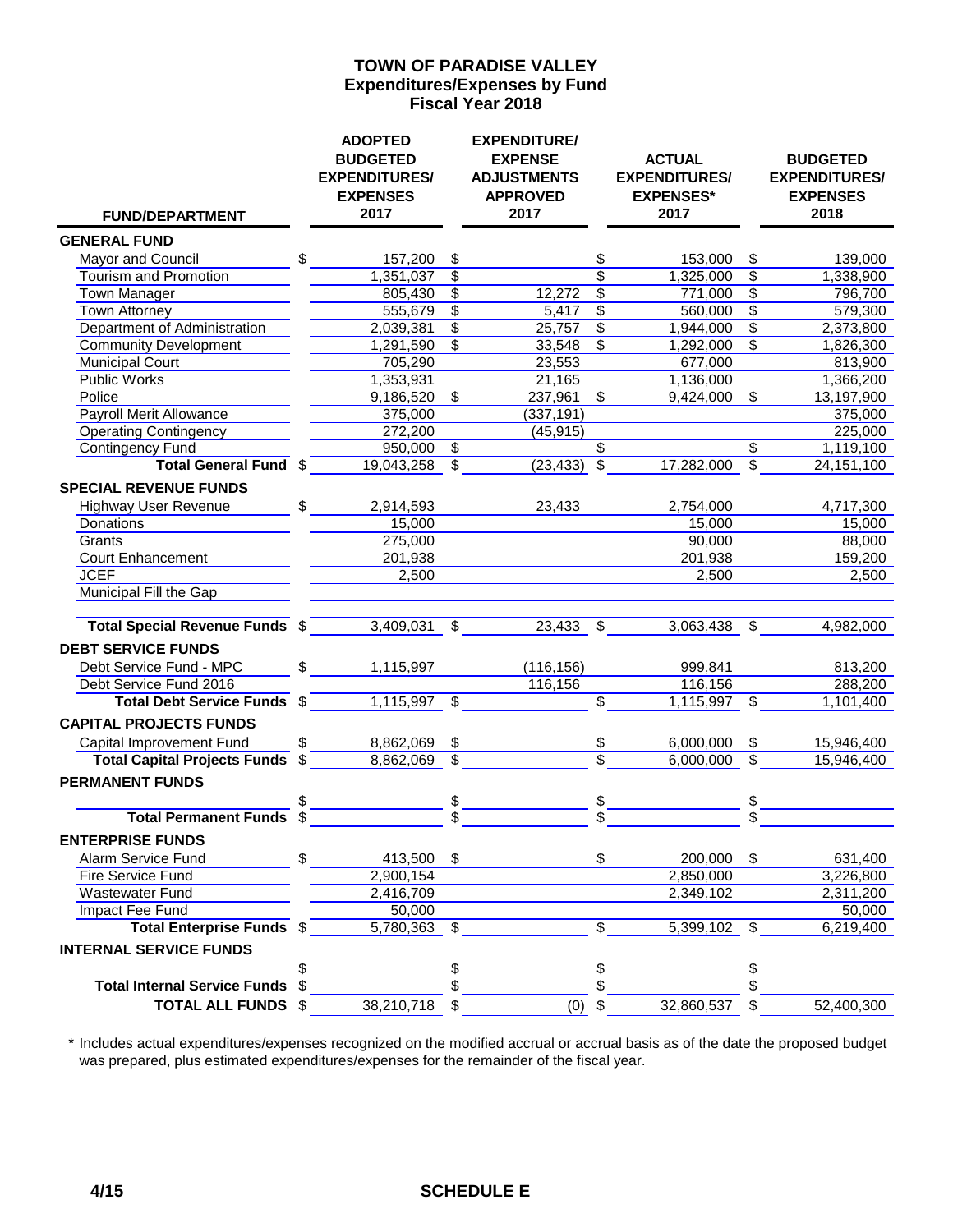#### **Expenditures/Expenses by Department TOWN OF PARADISE VALLEY**

**Fiscal Year 2018**

|                                                       |               | <b>ADOPTED</b><br><b>BUDGETED</b><br><b>EXPENDITURES/</b><br><b>EXPENSES</b> |    | <b>EXPENDITURE/</b><br><b>EXPENSE</b><br><b>ADJUSTMENTS</b><br><b>APPROVED</b> |    | <b>ACTUAL</b><br><b>EXPENDITURES/</b><br><b>EXPENSES*</b> | <b>BUDGETED</b><br><b>EXPENDITURES/</b><br><b>EXPENSES</b> |
|-------------------------------------------------------|---------------|------------------------------------------------------------------------------|----|--------------------------------------------------------------------------------|----|-----------------------------------------------------------|------------------------------------------------------------|
| <b>DEPARTMENT/FUND</b>                                |               | 2017                                                                         |    | 2017                                                                           |    | 2017                                                      | 2018                                                       |
| <b>Mayor/Council</b>                                  |               |                                                                              |    |                                                                                |    |                                                           |                                                            |
| General Fund                                          |               | 157,200 \$                                                                   |    | $rac{\text{1}}{\text{s}}$                                                      |    | 153,000 \$                                                | 139.000                                                    |
| Department Total \$                                   |               | 157,200                                                                      | \$ |                                                                                |    | 153,000 \$                                                | 139,000                                                    |
|                                                       |               |                                                                              |    |                                                                                |    |                                                           |                                                            |
| Tourism and Promotion<br>General Fund                 | $\mathfrak s$ | 1,351,037                                                                    |    |                                                                                |    | 1,325,000                                                 | 1,338,900                                                  |
| Department Total \$                                   |               | 1,351,037                                                                    |    |                                                                                | \$ | 1,325,000 \$                                              | 1,338,900                                                  |
|                                                       |               |                                                                              |    |                                                                                |    |                                                           |                                                            |
| <b>Town Manager</b> Manager                           |               | $\frac{1}{2}$                                                                | \$ |                                                                                | \$ |                                                           | \$                                                         |
| General Fund                                          |               | 805,430                                                                      |    | 12,272                                                                         |    | 771,000                                                   | 796,700                                                    |
| Department Total \$                                   |               | 805,430                                                                      | \$ | 12,272                                                                         | \$ | 771,000 \$                                                | 796,700                                                    |
|                                                       |               |                                                                              |    |                                                                                |    |                                                           |                                                            |
| <b>Town Attorney</b>                                  | \$            |                                                                              | \$ |                                                                                | \$ |                                                           | \$                                                         |
| General Fund                                          |               | 555,679                                                                      |    | 5.417                                                                          |    | 560,000                                                   | 579,300                                                    |
| Department Total \$                                   |               | 555,679 \$                                                                   |    | 5,417 \$                                                                       |    | 560,000 \$                                                | 579,300                                                    |
|                                                       |               |                                                                              |    |                                                                                |    |                                                           |                                                            |
| <b>Department of Administration</b>                   |               | $\mathbb{S}$ and $\mathbb{S}$                                                | \$ |                                                                                | \$ |                                                           | \$                                                         |
| General Fund<br>Seneral Fund                          |               | 2,039,381                                                                    |    | 25,757                                                                         |    | 1,944,000                                                 | 2,373,800                                                  |
| Department Total \$                                   |               | 2,039,381                                                                    | \$ | 25,757                                                                         | \$ | 1,944,000 \$                                              | 2,373,800                                                  |
| <b>Community Development</b>                          | \$            |                                                                              | \$ |                                                                                | \$ |                                                           | \$                                                         |
| General Fund                                          |               | 1,291,590                                                                    |    | 33,548                                                                         |    | 1,292,000                                                 | 1,826,300                                                  |
| Department Total \$                                   |               | 1,291,590                                                                    | \$ | 33,548                                                                         | \$ | 1.292.000                                                 | 1,826,300                                                  |
|                                                       |               |                                                                              |    |                                                                                |    |                                                           |                                                            |
| <b>Municipal Court</b>                                |               | $\frac{1}{2}$                                                                | \$ |                                                                                | \$ |                                                           | \$                                                         |
| Special - Court Enhancement                           |               | 201,938                                                                      |    |                                                                                |    | 201,938                                                   | 159.200                                                    |
| Special - MFTG                                        |               |                                                                              |    |                                                                                |    |                                                           |                                                            |
| Special - JCEF                                        |               | 2,500                                                                        |    |                                                                                |    | 2,500                                                     | 2,500                                                      |
| <b>General Fund</b>                                   |               | 705.290                                                                      |    | 23,553                                                                         |    | 677,000                                                   | 813,900                                                    |
| Department Total \$                                   |               | 909.728                                                                      | \$ | 23,553                                                                         |    | 881,438                                                   | 975,600                                                    |
|                                                       |               |                                                                              |    |                                                                                |    |                                                           |                                                            |
| Open                                                  | \$            |                                                                              |    |                                                                                |    |                                                           | \$                                                         |
| General Fund                                          |               |                                                                              |    |                                                                                |    |                                                           |                                                            |
| Department Total \$                                   |               |                                                                              | \$ |                                                                                | \$ |                                                           |                                                            |
|                                                       |               |                                                                              |    |                                                                                | \$ |                                                           |                                                            |
| <b>Public Works</b><br>Grant                          | $\mathbb{S}$  |                                                                              | \$ |                                                                                |    |                                                           | \$                                                         |
| Highway User Fund                                     |               | 2,914,593                                                                    |    | 23,433                                                                         |    | 2,754,000                                                 | 4,717,300                                                  |
| General Fund                                          |               | 1,353,931                                                                    |    | 21,165                                                                         |    | 1,136,000                                                 | 1,366,200                                                  |
| Department Total \$                                   |               | $4,268,524$ \$                                                               |    | $44,598$ \$                                                                    |    | 3,890,000 \$                                              | 6,083,500                                                  |
|                                                       |               |                                                                              |    |                                                                                |    |                                                           |                                                            |
| <b>Police</b>                                         |               |                                                                              | \$ |                                                                                | \$ |                                                           | \$                                                         |
| General Fund                                          |               | 9,186,520                                                                    |    | 237,961                                                                        |    | 9,424,000                                                 | 13,197,900                                                 |
| Department Total \$                                   |               | 9,186,520                                                                    | \$ | 237,961                                                                        | \$ | 9,424,000 \$                                              | 13,197,900                                                 |
|                                                       |               |                                                                              |    |                                                                                |    |                                                           |                                                            |
| <b>Fire Services</b>                                  | $\mathbb{S}$  |                                                                              | \$ |                                                                                | \$ |                                                           | \$                                                         |
| Fire Service Fund                                     |               | 2,900,154                                                                    |    |                                                                                |    | 2,850,000                                                 | 3,226,800                                                  |
| Debt Service Fund                                     |               | 1,115,997                                                                    |    | (116, 156)                                                                     |    | 999,841                                                   | 813,200                                                    |
| Department Total \$                                   |               | 4,016,151                                                                    | \$ | (116, 156)                                                                     | \$ | 3,849,841                                                 | \$<br>4,040,000                                            |
|                                                       |               |                                                                              |    |                                                                                |    |                                                           |                                                            |
| <b>Capital Improvement Fund</b><br>2016 Debt Issuance | \$            |                                                                              | \$ | 116,156                                                                        | \$ | 116,156                                                   | \$<br>288,200                                              |
| General Fund                                          |               | 8,862,069                                                                    |    |                                                                                |    | 6,000,000                                                 | 15,946,400                                                 |
| Department Total \$                                   |               | 8,862,069                                                                    | S  | 116,156                                                                        | \$ | 6,116,156                                                 | 16,234,600                                                 |
|                                                       |               |                                                                              |    |                                                                                |    |                                                           |                                                            |
| General                                               | \$            |                                                                              | \$ |                                                                                | \$ |                                                           | \$                                                         |
| <b>Special Revenue - Grants</b>                       |               | 275,000                                                                      |    |                                                                                |    | 90,000                                                    | 88.000                                                     |
| Special Revenue - Donations                           |               | 15,000                                                                       |    |                                                                                |    | 15,000                                                    | 15,000                                                     |
| <b>Department Total</b>                               | \$            | 290,000                                                                      | \$ |                                                                                | \$ | 105,000                                                   | \$<br>103,000                                              |
|                                                       |               |                                                                              |    |                                                                                |    |                                                           |                                                            |
| <b>Alarm Service Fund</b>                             | \$            |                                                                              | \$ |                                                                                | \$ |                                                           | \$                                                         |
| <b>Enterprise Fund</b>                                |               | 413,500                                                                      |    |                                                                                |    | 200,000                                                   | 631,400                                                    |
| <b>Department Total</b>                               | \$            | 413,500                                                                      | \$ |                                                                                | \$ | 200,000                                                   | \$<br>631,400                                              |
|                                                       |               |                                                                              |    |                                                                                |    |                                                           |                                                            |
| <b>Wastewater Utility Fund</b>                        | \$            |                                                                              | \$ |                                                                                | \$ |                                                           | \$                                                         |
| <b>Enterprise Fund</b>                                |               | 2,147,607                                                                    |    |                                                                                |    | 2,080,000                                                 | 1,941,400                                                  |
| Impact Fee Fund                                       |               | 50,000                                                                       |    |                                                                                |    |                                                           | 50,000                                                     |
| Debt Service Fund                                     |               | 269,102                                                                      |    |                                                                                |    | 269,102                                                   | 369,800                                                    |
| Department Total \$                                   |               | 2,466,709                                                                    | \$ |                                                                                | \$ | 2,349,102                                                 | \$<br>2,361,200                                            |
|                                                       |               |                                                                              |    |                                                                                |    |                                                           |                                                            |
| <b>Contingencies</b><br><b>General Fund Operating</b> | \$            | 272,200                                                                      | \$ | $(45, 915)$ \$                                                                 |    |                                                           | \$<br>225,000                                              |
| Merit Pay Allowance                                   |               | 375,000                                                                      |    | (337, 191)                                                                     |    |                                                           | 375,000                                                    |
| Contingency Fund                                      |               |                                                                              |    |                                                                                |    |                                                           | 1,119,100                                                  |
|                                                       |               | 950,000                                                                      |    |                                                                                |    |                                                           |                                                            |
| Department Total \$                                   |               | 1,597,200 \$                                                                 |    | $(383, 106)$ \$                                                                |    |                                                           | \$<br>1,719,100                                            |